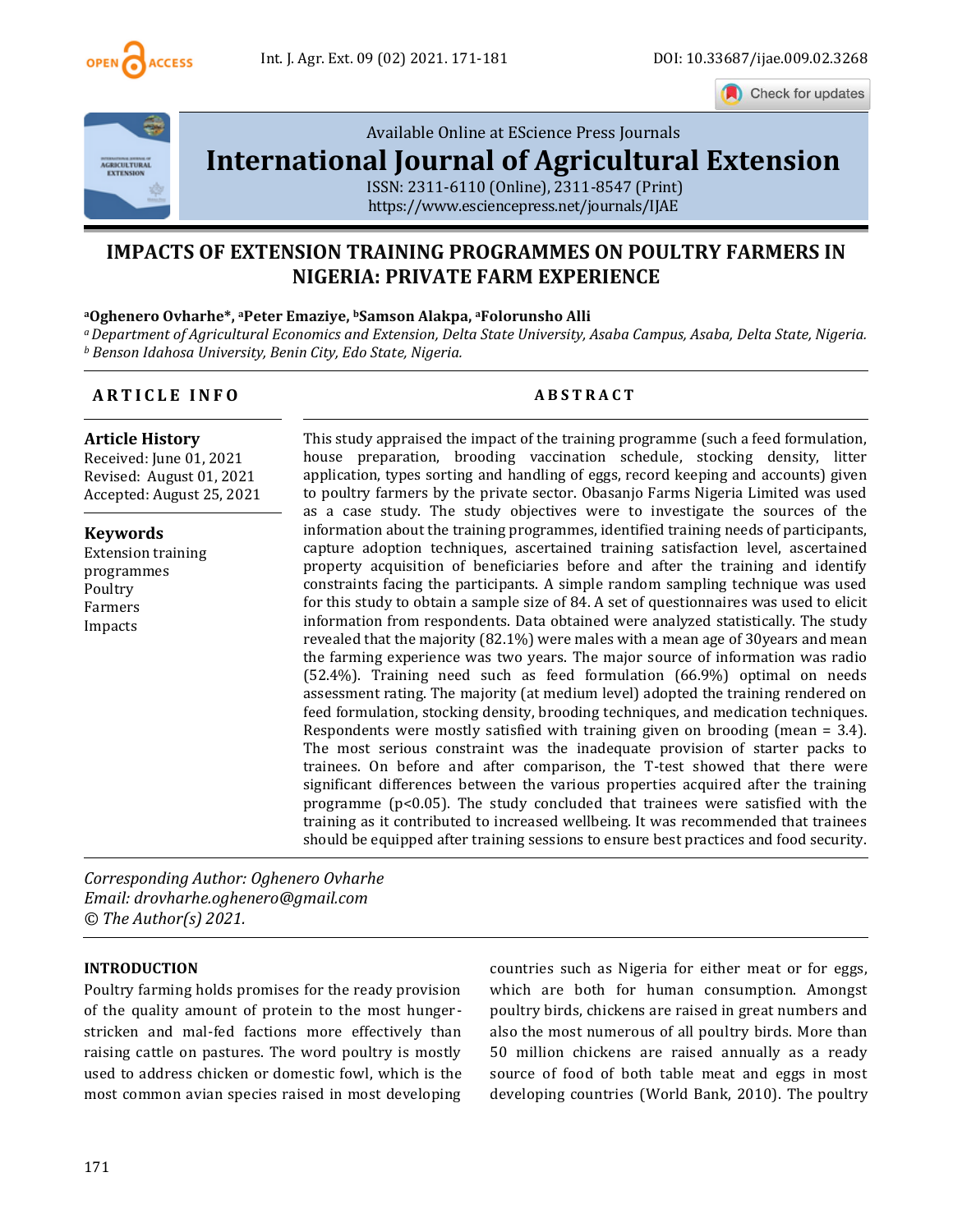practice has many branches which include eggs and meat production; poultry feed formulation and compounding, processing, marketing and commercial sale of eggs and table birds. Poultry production in all its ramifications represents one of the most viable and productive forms of the farming enterprise, providing the much-needed animal protein sources to ameliorate the protein shortage factor in the Nigerian food crisis. Raheem (2011) asserted that poultry production is faced with many problems, such as the high cost of feeding and veterinary drugs, poor quality of commercial feeds due to abuses from the manufacturers, little or no capital investment and poor knowledge on the nutrients and energy requirements of various classes of poultry birds. This culminates in low production and subsequently reduced income which frustrates the business venture and sometimes leads to financial bankruptcy (Aromolarun, 1999).

Traditional poultry farming is generally subsistence in the outlook without the use of modern scientific methods and procedures as prevalent in neighbourhood farming (Oghenero *et al.*, 2020). Hence the birds under this system are poorly cared for and they are characterized by a slow growth rate, poor feed utilization and low productivity. The birds are also exposed to high mortality rates as a result of disease, pests and bad weather conditions (I-Project, 2015).

Poultry productivity advancement is guaranteed with adequate training programmes for poultry business practitioners. Extension training programme in the agricultural sphere is concerned with constant educating of farmers with new agricultural innovations and methods. Leagans (1990) described extension training programme as an applied science that consists of contents derived from various research, accumulated from countless field practice and relevant principles derived from behavioral sciences and some focused on the problems of out of school education for youths and adults. He also said that "extension training programme is the process of teaching rural farmers on how to live better through the learning of ways and methods that improves their farms and communities".

Agricultural extension in poultry programme: Training is a term, which covers a wide range of activities. Its length could vary from short-term training activities such as periodic demonstrations concerning farmers' needs using professional courses which could last for an acceptable duration (FAO, 2002). Training is an important tool for assisting poultry farmers in the realization of their objectives and goals of rearing poultry birds. Often the farmers are faced with the need to change their techniques or to implement a new way of raising poultry birds. Agricultural extension training programmes may also need to provide farmers with new knowledge and /or with new skills that are necessary to implement a change. Training programmes on poultry is, therefore, a potential solution to the lack of skills and technical know-how of poultry farmers (FAO, 2002).

#### **Agricultural extension training programme**

Sanoria (2011) also describes extension training programme as a professional method of informal education which is aimed at impacting behavioural changes in farmers for increasing their income through improved productivity by establishing a strong and lasting bond with researchers for solving farmer's problems also ensuring regular and adequate supply of information and innovations using proven methods of communication for the rapid process of acceptance and adoption of innovations. He further stated on the point that extension training programme as the dissemination of information, knowledge and also innovations to farmers for the improvement of their rural life. Uzokwe and Ovharhe (2011) described the extensive training programme as a participatory network that disseminates scientific and indigenous knowledge, accessible information to the rural farmers and also expresses the problems of the farmers to research organizations for clarifications with feedback processes. The main aim of the training programme is to bring about an all-round growth, change and development for the rural farmer and his household. The all-round growth involves the educational, economic, social and political development inclusive. The extension programme is to bring about change in behaviour, attitude in a wider context and also in the work capacity of the rural farmer.

This aim can be archived through objectives such as training of rural youth for growth and development, improvement of the rural area at large, to improve the standard of leaving in these rural areas. Therefore, after all being said farmers adopt more and new methods, their idea changes, they develop a new and different attitude towards agriculture and the natural world that surrounds them.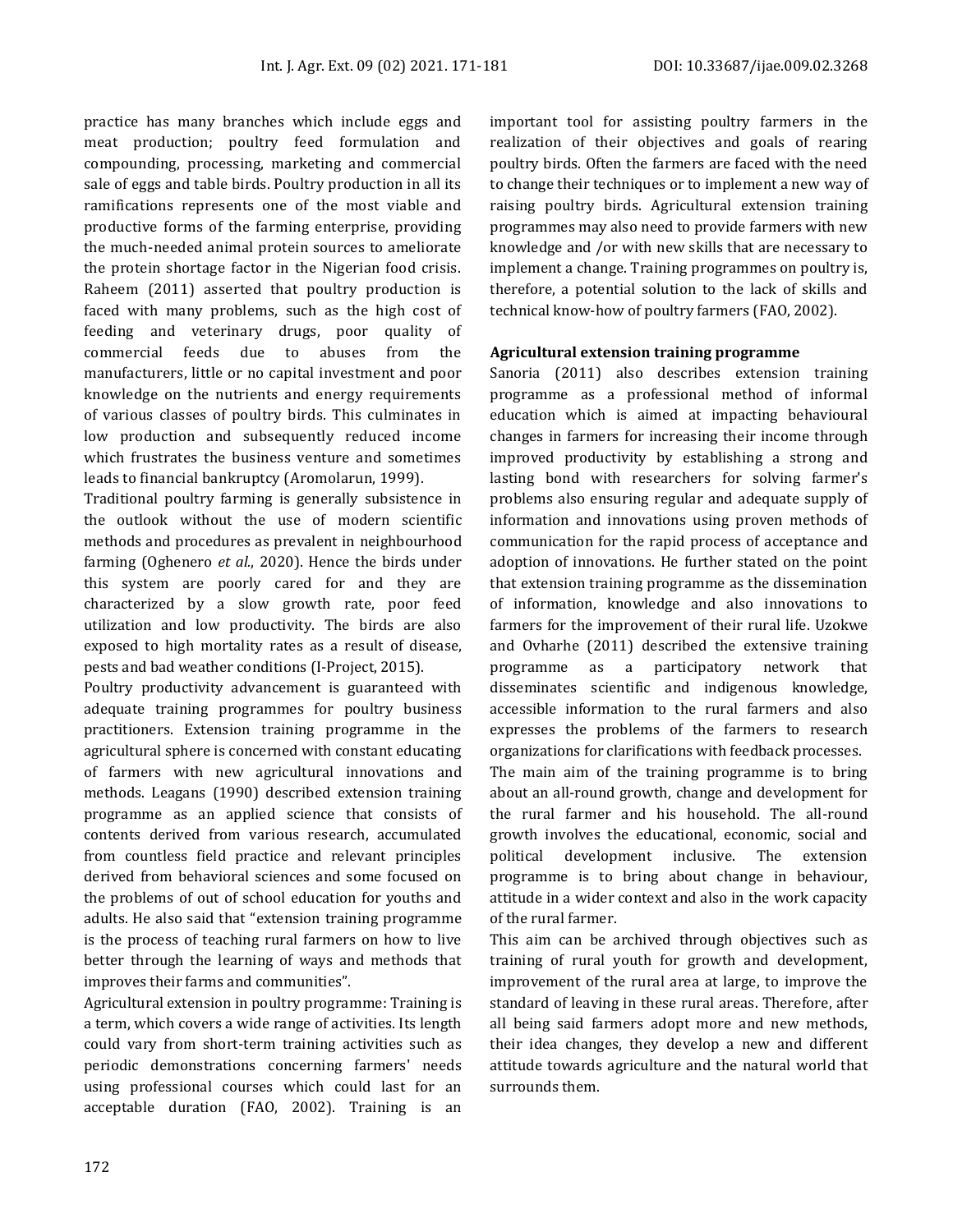#### **Extension Training Methods**

The channel of communication is called the extension teaching method.

According to Rielly (2013), there is a wide range of training methods and aids available for utilization, it is not a question of either-or but which method is appropriate for a particular purpose at a specific time and in certain circumstances. The choice of method generally relies on the number and location of the target audience and the time available for communication. Farmers learn in

different ways, some by listening, seeing, acting and others through discussions. People don't learn at the same speed, some may be at the stage of trying a new practice and want to know the details of how to do it, whereas others are barely aware of the practice or becoming interested, for these reasons the use of a variety of teaching method is most effective. Extension methods (Table 1) are categorized into three which are the individual method, group method, and mass method (Japan International Cooperation Agency, 2008).

Table 1. Classifications of extension training methods and techniques.

| <b>Individual Training Methods</b>                        | <b>Group Training Methods</b> | <b>Mass Training Methods</b>                                     |
|-----------------------------------------------------------|-------------------------------|------------------------------------------------------------------|
| Farms and home visitation                                 | Method demonstrations         | Projected media: Films, slides, in focus                         |
| Office calls or Farmer's call                             | Result demonstrations         | Print media: Magazines, newsletters,<br>bulletins, and journals. |
| Personal phone calls, emails and letters.                 | Small meeting groups          | Broadcast media: Television programs<br>and radio broadcast      |
| Adoptive on-farm trials                                   | Group meetings                |                                                                  |
|                                                           | Field trips and excursions.   |                                                                  |
| Course Japan International Cooperation Agency IICA (2000) |                               |                                                                  |

Source: Japan International Cooperation Agency, JICA, (2008)

In achieving these various methods, there is a need for Training need assessment (TNA). TNA involves knowledge of the felt needs identification process. After which the following are necessary: preparation and design of training programme, deciding the appropriate training environment, proper planning and sequencing of the training programme activities, choosing the most effective training method and technique to deliver it and monitoring and evaluation stage to improve the training activity results in the future (FAO, 2002).

### **Nature and Scope of Obasanjo Farms Nigeria Ogwashi-Uku, Delta State**

The Obasanjo farms Nigeria Ltd. situated in Ogwashi-Uku, Delta State is a private sector farm that disseminates information about new technologies to farmers with formal or informal training. It focuses on enhancing farmers' knowledge about poultry farming techniques and helping them to increase productivity. This is done through training courses, on-farm trials, advisory bulletins and newsletters.

The Obasanjo Delta Farms Nigeria is an apex poultry farm that was set up by a one-time former President of the Federal Republic of Nigeria, Gen Olusegun Obasanjo in partnership with the Delta State Government. The farm is a poultry production farm that deals mainly in the rearing of day-old chicks to layer birds and

compounding and formulating of poultry feeds. Since the creation of the farm in 2010 several training programmes on poultry practices have been carried out to impact its neighboring small-scale farmers with knowledge, experiences and technological know-how need to sustain their productivity and also to improve their wellbeing and livelihood. The farm is in partnership with the Delta State Government to build the capacity of poultry farmers and ensure employment and food security within the state and the country at large.

Every profitable enterprise poultry farming also has its challenges poultry is faced with a few challenges which could range from diseases affecting the birds to the problem of brooding, marketing problems, starting capital, gender role in poultry farming. Poultry farming is faced with a serious challenge, that is extension agencies and policymakers have not made or carried out adequate training programmes on poultry farming. Delta State, Nigeria has been known to be loan-supportive of rural and small-scale farmers so there is a great need for training programmes to be carried out since not much awareness has been created on poultry farming advisory services (Ovharhe, 2017). These constraints are reduced when farmers are trained and retrained to increase their awareness levels on contemporary farming techniques. On this premise, this study was designed with the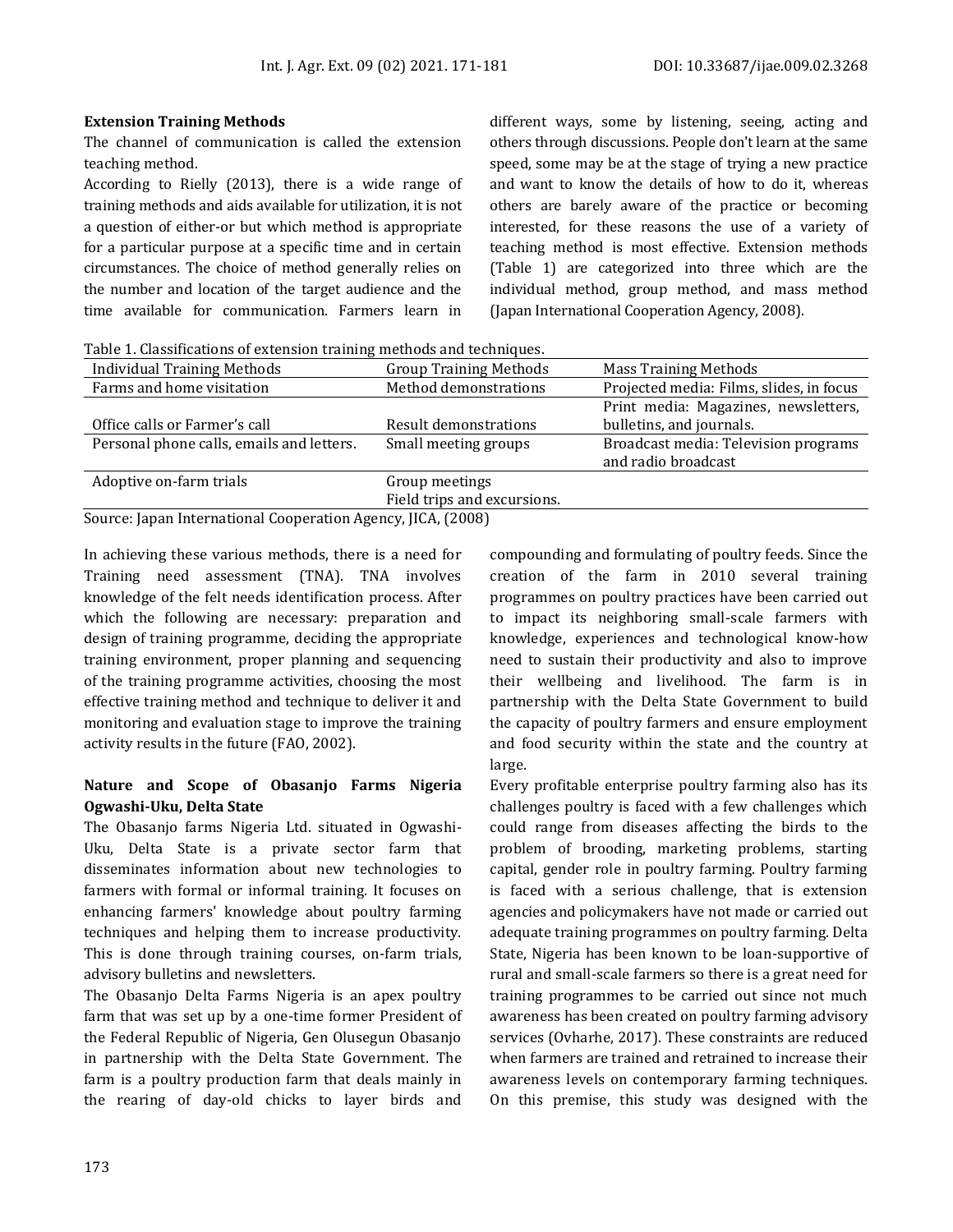following aims, to investigate the source of the information about the training programmes by the beneficiaries, identify the training needs of the farmers, Capture the level of adoption techniques, ascertain the level of satisfaction from the training programme, property acquisition of beneficiaries before and after the training and identify the constraints facing the farmers.

#### **Hypotheses**

Ho1: There is no significant difference between the socioeconomic characteristics of poultry farmers and the level of satisfaction in training programmes on the private farm.

Ho2: There is no significant difference in the property acquisition of the farmers between before the training programme and after the training programmes on poultry farming.

#### **METHODOLOGY**

The study area was Delta State. Delta State lies approximately between Longitude 5°00 and 6°.45' East and Latitude 5°00 and 6°.30' North (Delta State, 2018). Delta State is made up of three (3) Agricultural Zones and twenty-five (25) Local Government Areas. A simple random sampling technique was used for this study. A total of 120 poultry farmers have been trained for the past six years (2013 – 2018). The training was conducted by agricultural graduates, farm manager and extension personnel. A sample of 70% of poultry farmers was randomly drawn from the total population of trained farmers to form a sample size of 84. The sample was dominated by male youth poultry farmers of the Ministry of Agriculture and Rural Development. Data were collected from respondents with the aid of a structured questionnaire schedule. This questionnaire was distributed by trained enumerators. The questionnaire comprised various issues relating to the aim of the study.

#### **Measurement of variables**

The various variables were measured following acceptable standards. For instance, age and farming experience were measured in years. Sources of the Information about the training programme were measured by itemizing options from which respondents indicated as applicable. A dichotomous scale of "yes" and "no "was used to obtain the information needed from the respondents about their training needs. The level of adoption techniques was measured first by using a dichotomous scale of "yes" and "no". Followed by the sigma method as used by Agbamu (2006) and Ovharhe (2017). For instance, if 57.1% of farmers adopted the use of silage, the adoption score is calculated as follows: 100% - 57.1 divided by 2 =71.5. Next, using the statistical Table of normal derivative, 71 under 5 will be checked to give 0.568. A constant 2 is added to the result and then multiplied by the same constant to increase the magnitude of the value from the Table of the normal derivative. In other words (0.568+2) multiplied by 2. Since the Sigma method of scoring assigns weights in a reverse relation on a 10-point scale, the actual adoption score will then be 10 - 5.14 which equals 4.8. For this study a score ranging from 5.5 -10.0 will be considered as the high level of adoption; 4.1 -5.4 is the medium level of adoption and 0.0 – 4.0 is the low level of adoption.

The levels of satisfaction from the training programme were achieved using a rating scale. A Likert-type scale of four (4) points was used to know the various satisfaction levels of the respondents. The statements were associated with the following response/weight "strongly agree (4)", "agree (3)", "disagree (2)", "and strongly disagree (1)" with a 2.5 mean cut-off point (Ovharhe *et al.*, 2020). For property acquisition of beneficiaries before and after the training programme: A comparative numerical count was used to ascertain the quantity of household, farm assets, yields, farm size, and financial issues. The constraints facing the farmers were identified with the use of four (4) point Likert type- scale (as numerically applicable to the satisfaction scale) consisting of "very serious", "serious", "fairly serious", and "not serious" measurement was used in data analysis.

#### **Methods of Data Analysis**

The data which was gotten would be analyzed using the Statistical Package for Social Sciences (SPSS) application. Both descriptive and inferential statistics were used for the analysis of data. Descriptive statistics included frequency counts, means, and percentages which were used to realize the stated objectives which include socioeconomic characteristics, source of information, training needs of the respondents. Inferential statistical tools, Regression and Wilcoxon test were used to analyze hypotheses one and two respectively:

The various statistical approaches below were used for analysis: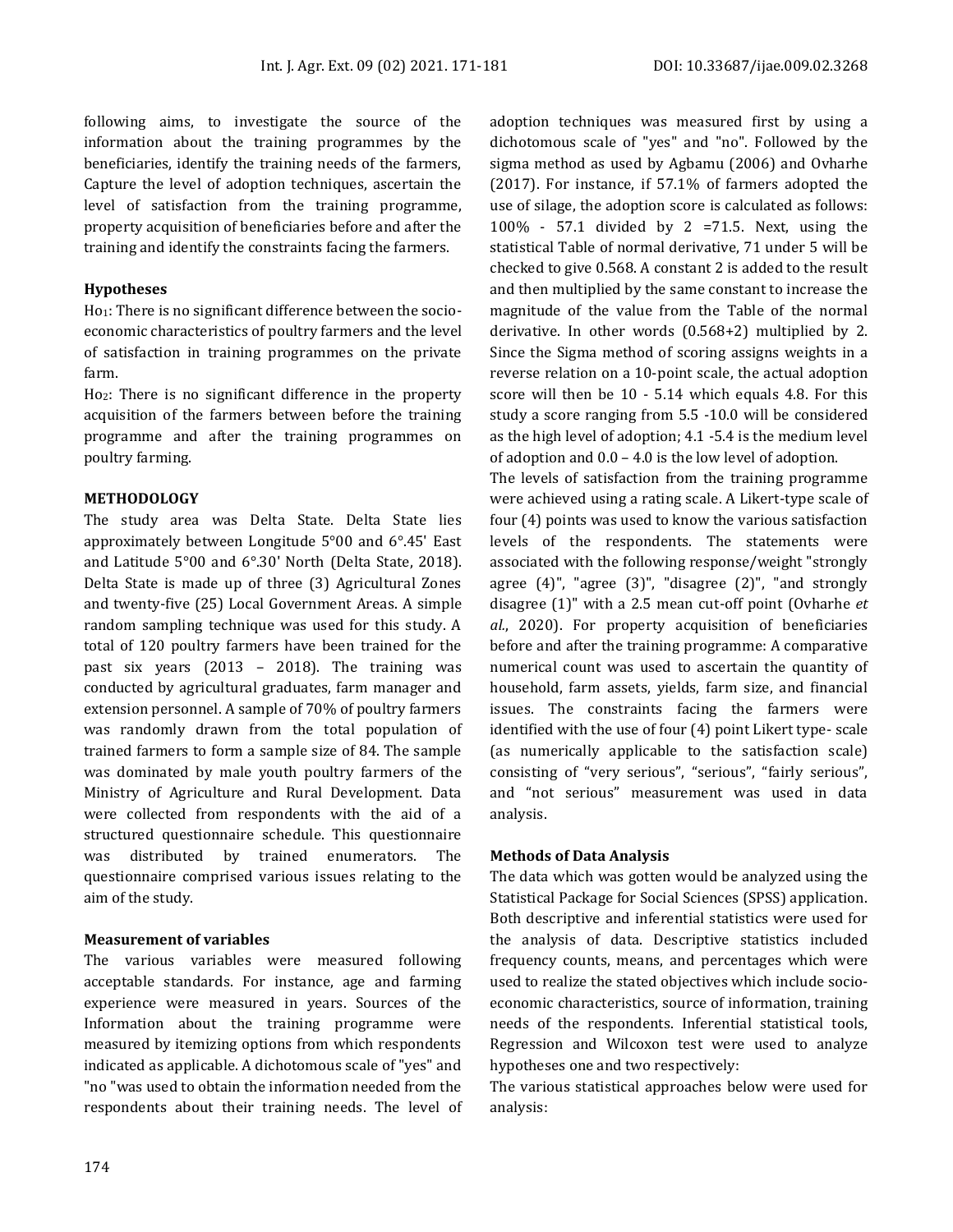#### **Mean Calculation**

 $X = \sum \frac{f_i(A_i)}{A_i}$  $\boldsymbol{n}$ 

Where:

X = Mean Score  $F_i$  = Frequency or number of respondents  $A_i$  = Value Assigned to portions N = Sample Size  $\Sigma$  = Summation

#### **Regression Analysis**

Hypothesis one was analyzed by Multiple Regression.

Linear, semi-log and double log forms of regression was used in the analysis. A lead equation was used to make a conclusion based on the relative magnitude of the R2, relative Fcal value of the models and the function that showed more statistically significance. The linear Regression Equation is stated as;

 $Y=b_0+b_1X_1+b_2X_2+b_3X_3+ \ldots + b_6X_6+e$ 

Where,

| Y              | Farmers Satisfaction                    |
|----------------|-----------------------------------------|
| b <sub>0</sub> | Constant                                |
| $b1$ to $b6 =$ | Regression Coefficient of six Variables |
| X1             | Age of Farmers                          |
| X <sub>2</sub> | Sex of Farmers                          |
| X3             | Marital Status of farmers               |
| X4             | Educational Levels of the Famers        |
| X5             | <b>Farming Experience</b>               |
| X6             | Household Size                          |
|                |                                         |

e = random error

Semi-log Functional Form of Regression

 $Y = logb_0 + b_1logX_1 + b_2logX_2 + b_3logX_3 + b_6logX_6 + e$ 

Double Log Functional Form of Regression

 $LogY = logb_0 + b_1logX_1 + b_2logX_2 + b_3logX_3 + b_6logX_6 + e$ The multiple regression analysis was engaged for this research.

The Wilcoxon test was used to analyze hypothesis two:

$$
Z = T - \frac{N(N + 1)}{\frac{4}{\sqrt{\frac{N(N+1)(2N+1)}{24}}}}
$$

Where  $T=$  Absolute Sum of the negative ranks and  $N=$ number of Performance indicators

#### **RESULTS AND DISCUSSION**

A summary of the socio-economic characteristics of the respondents is shown in Table 2. It shows clearly that the mean age of respondents was 36 and with males  $(82.1\%)$  who were single  $(48\%)$ . Respondents  $(55\%)$ attained secondary school with a mean age of 7 years as farming experience. The implication is that more males and unmarried youths were beneficiaries of the programme. These findings tally with Ovharhe and Gbigbi (2016) who opined that active and unmarried youths were selected for a youth empowerment programme in Delta State. Again, Gbigbi and Ovharhe (2016) asserted that the better educated and experienced farmers are, the better their level of responses to training and adoption of new technologies.

Table 2. Socio-economic characteristics of the respondents in summary.

| Socio-economic characteristics               | Values |
|----------------------------------------------|--------|
| Age: (mean in years)                         | 36     |
| Gender: (Male %)                             | 81     |
| Marital status: (Single %)                   | 48     |
| Educational Attainment: (Secondary School %) | 55     |
| Farming Experience: (mean in years)          |        |

Source: Field Responses

#### **Source of information about the training programmes**

Table 3, shows that most of the respondents got information about the training programme through radio. This could be as a result of radio is the most widespread means of getting information to rural established farmers. This is similar to the findings of

Ebewore and Ovharhe (2019) that most farmers use their phones to get information as it is less expensive. It was noticed that both the government and private extension workers were the ranked least in rendering information to respondents. This implies that they might not be well equipped with information concerning the activities of Obasanjo Farms Ltd.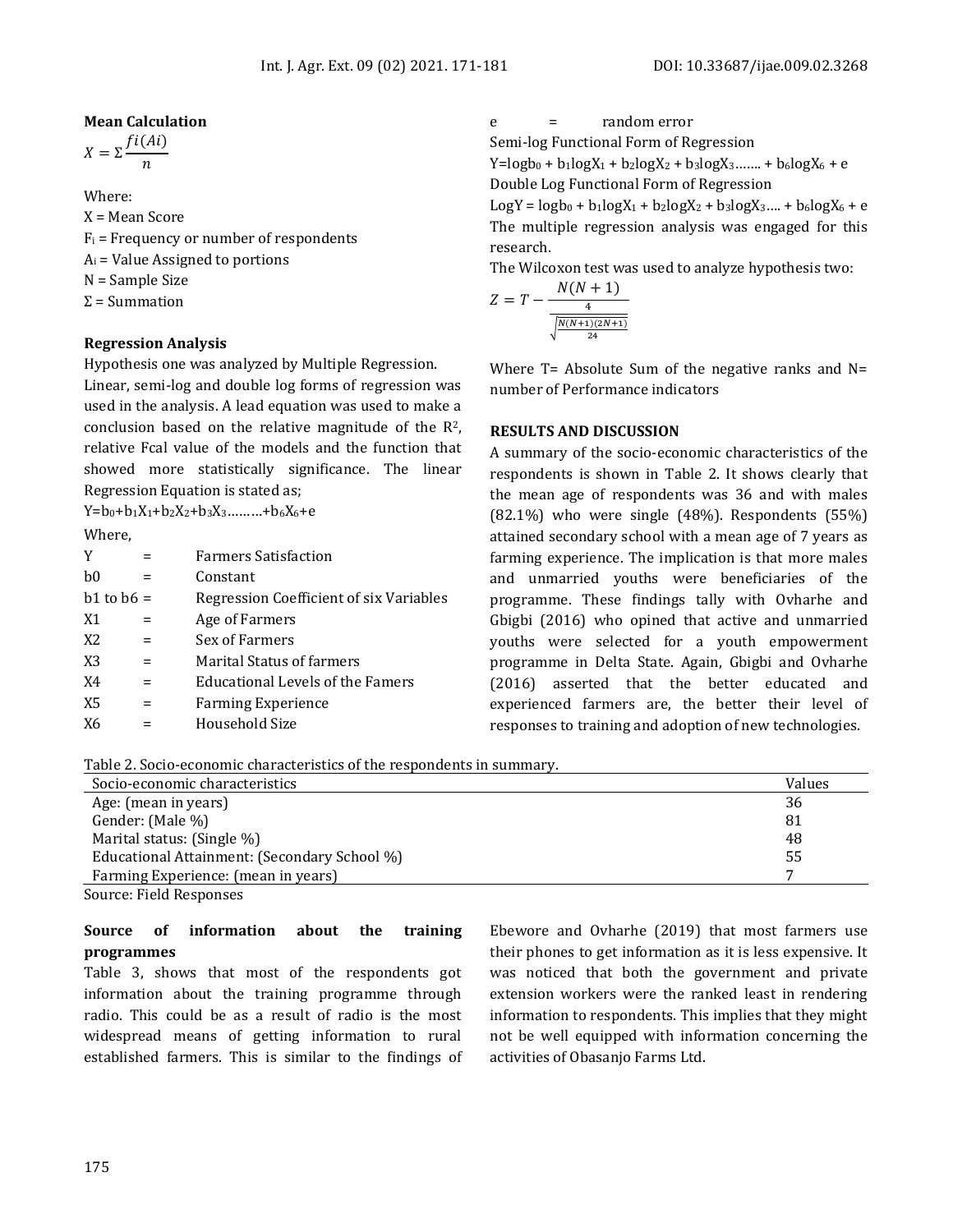| Frequency | Percentage | Rank            |
|-----------|------------|-----------------|
| 44        | 52.4       | 1 <sup>st</sup> |
| 41        | 48.8       | 2 <sub>nd</sub> |
| 37        | 44.0       | 3 <sup>rd</sup> |
| 30        | 35.7       | 4 <sup>th</sup> |
| 27        | 32.1       | 5 <sup>th</sup> |
| 19        | 22.6       | 6 <sup>th</sup> |
| 10        | 11.9       | 7 <sup>th</sup> |
| 6         | 7.1        | 8 <sup>th</sup> |
|           |            |                 |

Table 3. Respondents' source of training information (multiple responses,  $n = 84$ ).

Source: Field Responses

#### **Identifying the training needs of the farmers**

Results in Table 4 show the level of the training needs required by poultry respondents. The topmost ranked felt need was feed formulation (67.9%). Some donor agencies meeting the felt needs of farmers enable them to participate in farm activities with higher productivity as discovered in a participatory rural appraisal community needs assessment programme (Uzokwe and Ovharhe, 2011). The lowest-ranked in the profile need was record keeping. This connotes that it was an unserious need for the trainees compared to feed formulation which ranked first.

Table 4. Respondents' training needs (multiple responses, n = 84).

| <b>Training Activities</b>   | Respondents (Yes) | Percentage | Rank |
|------------------------------|-------------------|------------|------|
| Feed formulation             | 57                | 67.9       | 1st  |
| House preparation            | 55                | 65.5       | 2nd  |
| <b>Brooding</b>              | 54                | 64.3       | 3rd  |
| Vaccination schedule         | 45                | 53.6       | 4th  |
| Stocking density             | 42                | 50.0       | 5th  |
| Litter application and types | 40                | 47.6       | 6th  |
| Sorting and handling of eggs | 38                | 45.2       | 7th  |
| Record keeping and account   | 30                | 35.7       | 8th  |

Source: Field Responses

#### **Level of adoption techniques by respondents**

Table 5 show various poultry techniques that were learned by respondents during the training programme and adopted after the programme in their various locations. The adoption of stocking density techniques of 5-8 birds per square meter was paramount by respondents together with brooding, feed formulation and medication techniques (60.7%) though at the medium level (5.2) in the Sigma adoption scale. The overall adoption means score = 4.0 (pooled adoption score).

This finding aligns with Ovharhe (2017) that poultry farmers had a medium level of adoption of recommended technologies by the Fadama III project in Delta State. Ovwigho (2013) reported that farmers

providing farmers with adequate training and farm inputs as in the Fadama III project facilitate the adoption of innovations.

#### **Level of Satisfaction from the Training Programme**

Table 6 shows that respondents were greatly satisfied with the training as in brooding (mean=3.4), feed formulation (mean=2.8) and housing (mean=2.7) being uppermost at the ranking scale. These results were similar to the satisfaction level derived by poultry farmers in Delta State as reported by Ike (2012). However, respondents were least satisfied with the training given on tractor driving and maintenance (mean=2.1). This confirms the low usage of tractor farming in Delta State.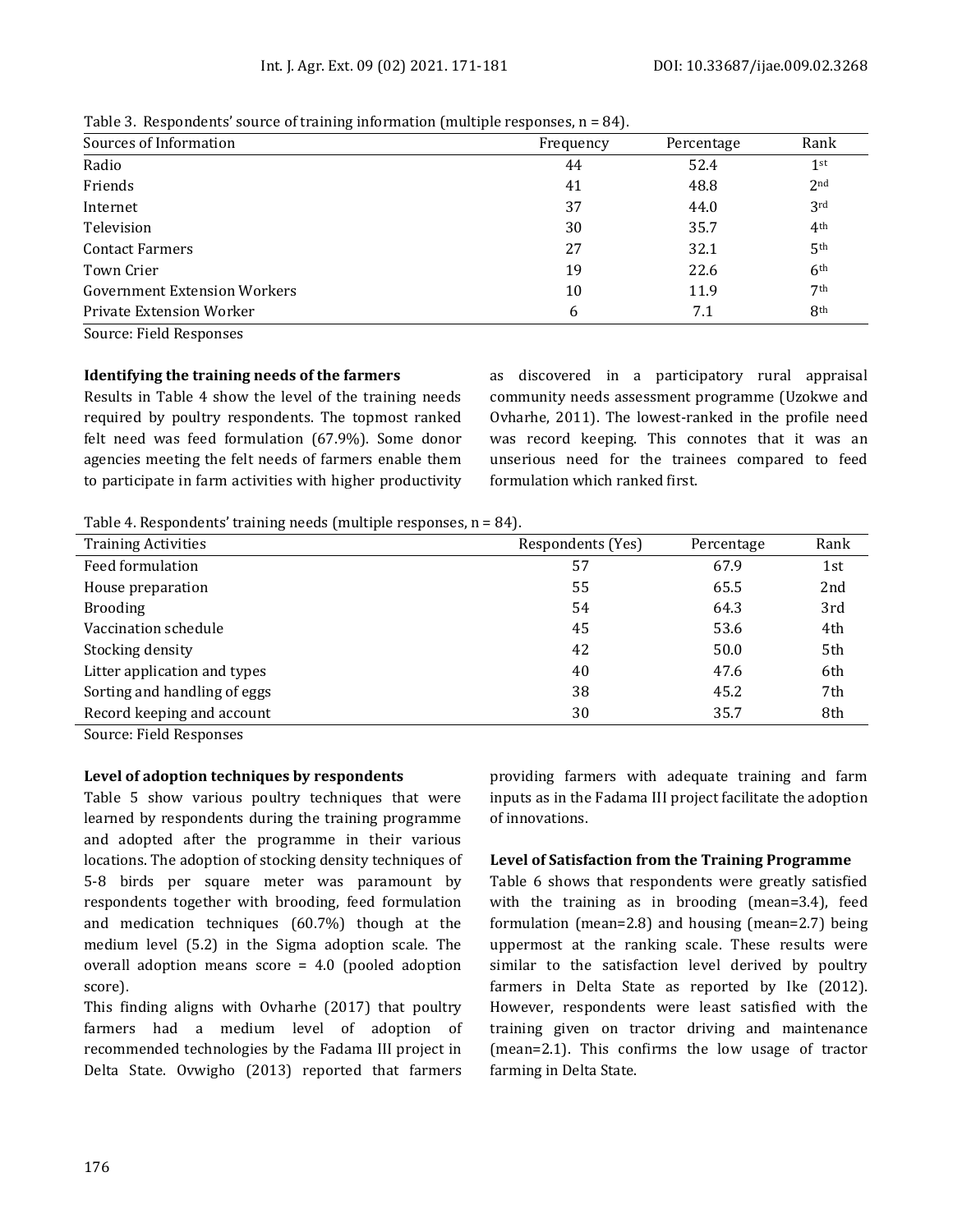| Techniques                   | Total no. of adopters and % | Pooled adoption score | <b>Adoption Level</b> |
|------------------------------|-----------------------------|-----------------------|-----------------------|
| Stocking density             | 51(60.7)                    | 5.2                   | Medium                |
| Brooding technique           | 51 (60.7)                   | 5.2                   | Medium                |
| Feed formulation             | 51 (60.7)                   | 5.2                   | Medium                |
| Medication technique         | 51 (60.7)                   | 5.1                   | Medium                |
| House construction           | 50(59.5)                    | 4.9                   | Medium                |
| Vaccination technique        | 49 (58.3)                   | 5.1                   | Medium                |
| Litter management            | 46 (54.8)                   | 4.8                   | Medium                |
| Footbath                     | 42(50.0)                    | 4.6                   | Medium                |
| De-beaking                   | 42 (50.0)                   | 4.6                   | Medium                |
| Record keeping               | 39 (46.4)                   | 4.5                   | Medium                |
| Overall Adoption Level = 4.0 |                             |                       |                       |

Table 5. Respondents' level of techniques adoption (n = 84).

Source: Field Responses

Table 6. Respondents' satisfaction level from training programme (n = 84).

| Level of Satisfaction                  | Strongly<br>Agreed<br>$\left(4\right)$ | Agreed<br>$\left( 3\right)$ | Disagreed<br>(2) | Strongly<br>Disagreed<br>(1) | Total<br>Score | Mean<br>Score | Rank |
|----------------------------------------|----------------------------------------|-----------------------------|------------------|------------------------------|----------------|---------------|------|
| <b>Brooding</b>                        | 47 (188)                               | 24 (72)                     | 10(20)           | 3(3)                         | 283            | 3.4           | 1st  |
| Feed formulation                       | 26 (104)                               | 25 (75)                     | 26(52)           | 7(7)                         | 238            | 2.8           | 2nd  |
| Housing                                | 11 (44)                                | 42 (126)                    | 28(56)           | 3(3)                         | 229            | 2.7           | 4th  |
| Egg handling                           | 18 (72)                                | 31(93)                      | 25(50)           | 10(10)                       | 225            | 2.7           | 4th  |
| Vaccination                            | 12 (48)                                | 34 (102)                    | 34 (68)          | 4(4)                         | 222            | 2.6           | 6th  |
| Litter management                      | 14 (56)                                | 33 (99)                     | 26(52)           | 11(11)                       | 218            | 2.6           | 6th  |
| De-beaking                             | 12 (48)                                | 27(81)                      | 38 (76)          | 7(7)                         | 212            | 2.5           | 8th  |
| Record keeping                         | 10(40)                                 | 31 (93)                     | 29(58)           | 14 (14)                      | 205            | 2.4           | 9th  |
| <b>Tractor Driving and Maintenance</b> | 3(12)                                  | 17 (51)                     | 47 (94)          | 17(17)                       | 174            | 2.1           | 10th |

Note: Figures in parentheses are scores from Likert- type scale. Cut off mean =2.5 (≥2.5 = Satisfied training; <2.5 unsatisfied training)

#### **Property Acquisition Before and After the Training programme**

Entries in Table 7 shows that there was a significant difference as there were increases in the number of litters used by the respondents, total bags of feed, total number of birds and also in the average income of the respondents after the training programme at the stage of implementation of technologies acquired. The training had positive impacts on respondents' wellbeing. This is at variance with those of Agbamu and Okagbare (2005) who asserted that farmers only performed well during the programme of the World Bank.

#### **Constraints facing the poultry farmers**

The result in Table 8 reveals that the major constraint faced by the respondent in the course of the training programme was the inadequate provision of starter packs at graduation by various sponsors (mean = 3.3). The pooled mean = 2.6. This suggests that the overall constraints were above average and serious for handling with applicable solutions for a sustainable poultry business. Ovharhe *et al.* (2020) complained that negligence in the handling of constraints facing peasant farmers, always results to decline in farm productivity.

Secondly, the results in Table 10 shows that the computed indicators = Zcal is 3.30, while Ztab at  $p = 0.05$ is 1.65; thus, rejecting the null hypothesis. This implies that there were significant differences in property acquisition before and after the training programme and that because of the adoption of acquired skills and technologies farmers' wellbeing increased. This is in agreement with Ovharhe (2017) who discovered that there was a significant difference in property acquisition of Fadama III before and during the Fadama III project.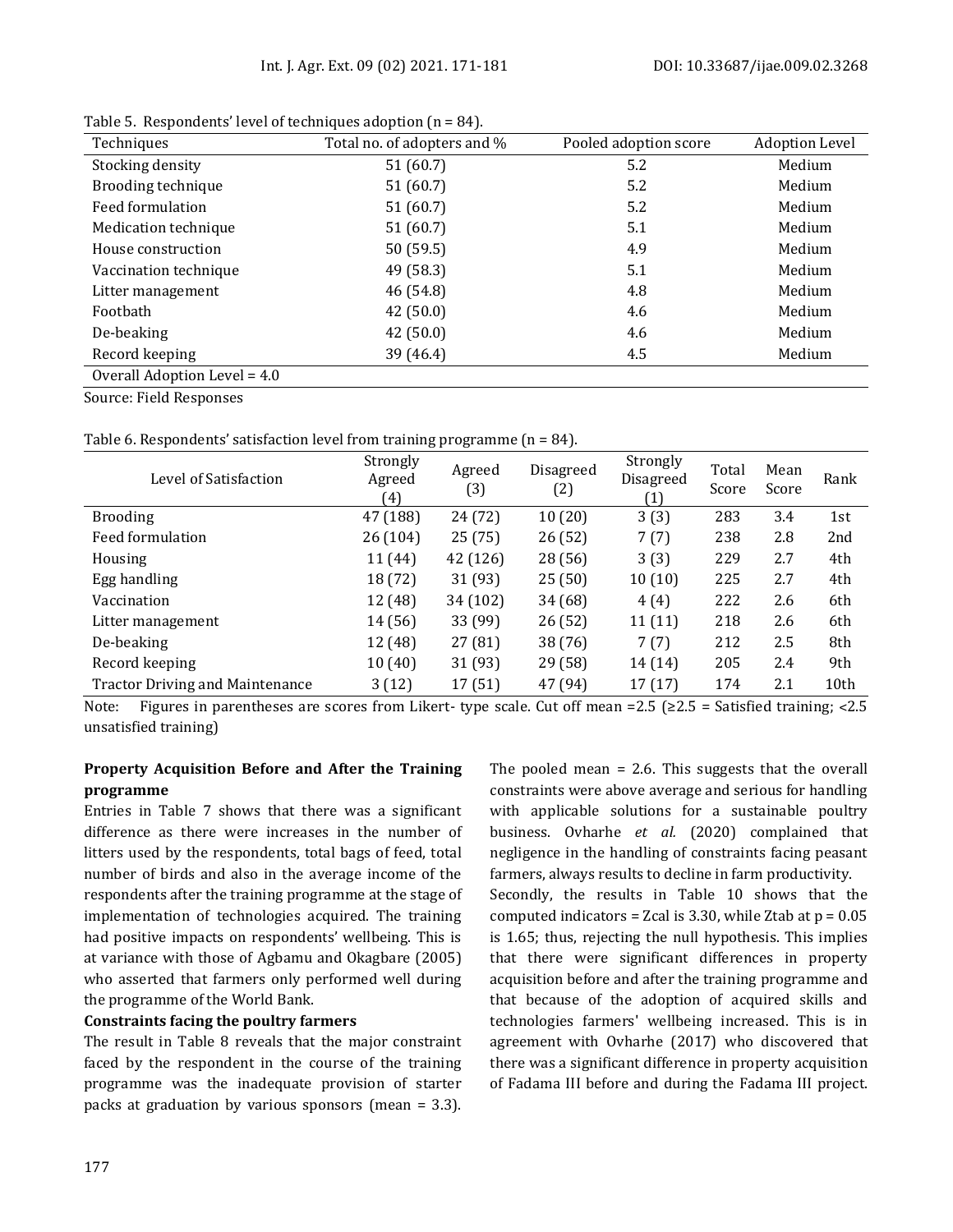|                    |                                                    | T-test for equality<br>T-test for equality of means<br>of variances |      |          |       |         |                    |                          |             |                                              |
|--------------------|----------------------------------------------------|---------------------------------------------------------------------|------|----------|-------|---------|--------------------|--------------------------|-------------|----------------------------------------------|
|                    | Parameters                                         | F                                                                   | Sig. | T        | Df    | Sig.    | Mean<br>Difference | Std. Error<br>Difference |             | 95% Confidence Interval<br>of the Difference |
|                    |                                                    |                                                                     |      |          |       |         |                    |                          | Lower       | Upper                                        |
| No. of tractor     | Equal variances assumed                            | .592                                                                | .443 | .384     | 166   | .702    | .01190             | .03101                   | $-04931$    | .07312                                       |
|                    | Equal variances not assumed                        |                                                                     |      | .384     | 163   | .702    | .01190             | .03101                   | $-04932$    | .07313                                       |
| No. of litter used | Equal variances assumed                            | 25.164                                                              | .000 | $-5.815$ | 166   | $.000*$ | $-2.77381$         | .47697                   | $-3.71552$  | $-1.83210$                                   |
|                    | Equal variances not assumed                        |                                                                     |      | $-5.815$ | 141.5 | $.000*$ | $-2.77381$         | .47697                   | $-3.71672$  | $-1.83090$                                   |
| Total bag of feed  | Equal variances assumed                            | 13.491                                                              | .000 | $-2.148$ | 166   | $.033*$ | $-1.42857$         | .66511                   | $-2.74173$  | $-11541$                                     |
|                    | Equal variances not assumed                        |                                                                     |      | $-2.148$ | 134.1 | $.034*$ | $-1.42857$         | .66511                   | $-2.74403$  | $-11312$                                     |
| Total farm size    | Equal variances assumed                            | .532                                                                | .467 | $-765$   | 166   | .446    | $-08333$           | .10900                   | $-29853$    | .13186                                       |
|                    | Equal variances not assumed                        |                                                                     |      | $-765$   | 166   | .446    | $-08333$           | 10900                    | $-29853$    | .13186                                       |
| Amount of egg      | Equal variances assumed                            | .124                                                                | .725 | $-259$   | 166   | .798    | $-69048$           | 2.69596                  | $-6.01327$  | 4.63232                                      |
|                    | Equal variances not assumed                        |                                                                     |      | $-259$   | 165.3 | .798    | $-69048$           | 2.69596                  | $-6.01344$  | 4.63249                                      |
| No. of birds       | Equal variances assumed                            | 3.236                                                               | .074 | $-7.216$ | 166   | $.000*$ | $-151.9167$        | 21.05199                 | -193.4808   | $-110.3525$                                  |
|                    | Equal variances not assumed                        |                                                                     |      | $-7.216$ | 158.5 | $.000*$ | -151.9167          | 21.05199                 | -193.4953   | $-110.3380$                                  |
| Average income     | Equal variances assumed                            | 16.571                                                              | .000 | $-7.098$ | 166   | $.000*$ | $-172119.1$        | 24249.10                 | $-219995.5$ | $-124242.6$                                  |
|                    | Equal variances not assumed                        |                                                                     |      | $-7.098$ | 147.6 | $.000*$ | $-172119.1$        | 24249.10                 | $-220039.4$ | $-124198.7$                                  |
|                    | *Significant at two-tailed analysis ( $p < 0.05$ ) |                                                                     |      |          |       |         |                    |                          |             |                                              |

Table 7. Level of respondents' property acquisition before and after the training programme with T-test result.

Table 8. Constraints facing the respondents.

| Constraints                                                   | Very        | Serious (3) | fairly<br>Not |             | Total | Mean  |                 |  |
|---------------------------------------------------------------|-------------|-------------|---------------|-------------|-------|-------|-----------------|--|
|                                                               | Serious (4) | Serious (2) |               | Serious (1) | Score | Score | Rank            |  |
| Inadequate provision of starter packs to trainees by sponsors | 22 (88)     | 25(81)      | 25(100)       | 10(10)      | 279   | 3.3   | 1 <sup>st</sup> |  |
| Short training duration                                       | 18 (72)     | 29(87)      | 25(100)       | 12(12)      | 271   | 3.2   | 2 <sub>nd</sub> |  |
| Poor electricity supply                                       | 25(100)     | 25(75)      | 26(52)        | 8(8)        | 235   | 2.8   | 3rd             |  |
| Poor time management during Training                          | 21 (84)     | 26(78)      | 25(50)        | 12 (12)     | 224   | 2.7   | 4 <sup>th</sup> |  |
| Insufficient accommodation for staff                          | 17 (68)     | 28 (84)     | 30(60)        | 9(9)        | 221   | 2.6   | 5 <sup>th</sup> |  |
| Environmental sanitation                                      | 17 (68)     | 23(69)      | 30(60)        | 14 (14)     | 211   | 2.5   | 6 <sup>th</sup> |  |
| Incompetent trainers                                          | 11 (44)     | 27(81)      | 36(72)        | 10(10)      | 207   | 2.4   | 7 <sup>th</sup> |  |
| Leadership inefficiency of management                         | 2(8)        | 27(81)      | 49 (98)       | 6(6)        | 193   | 2.3   | 8 <sup>th</sup> |  |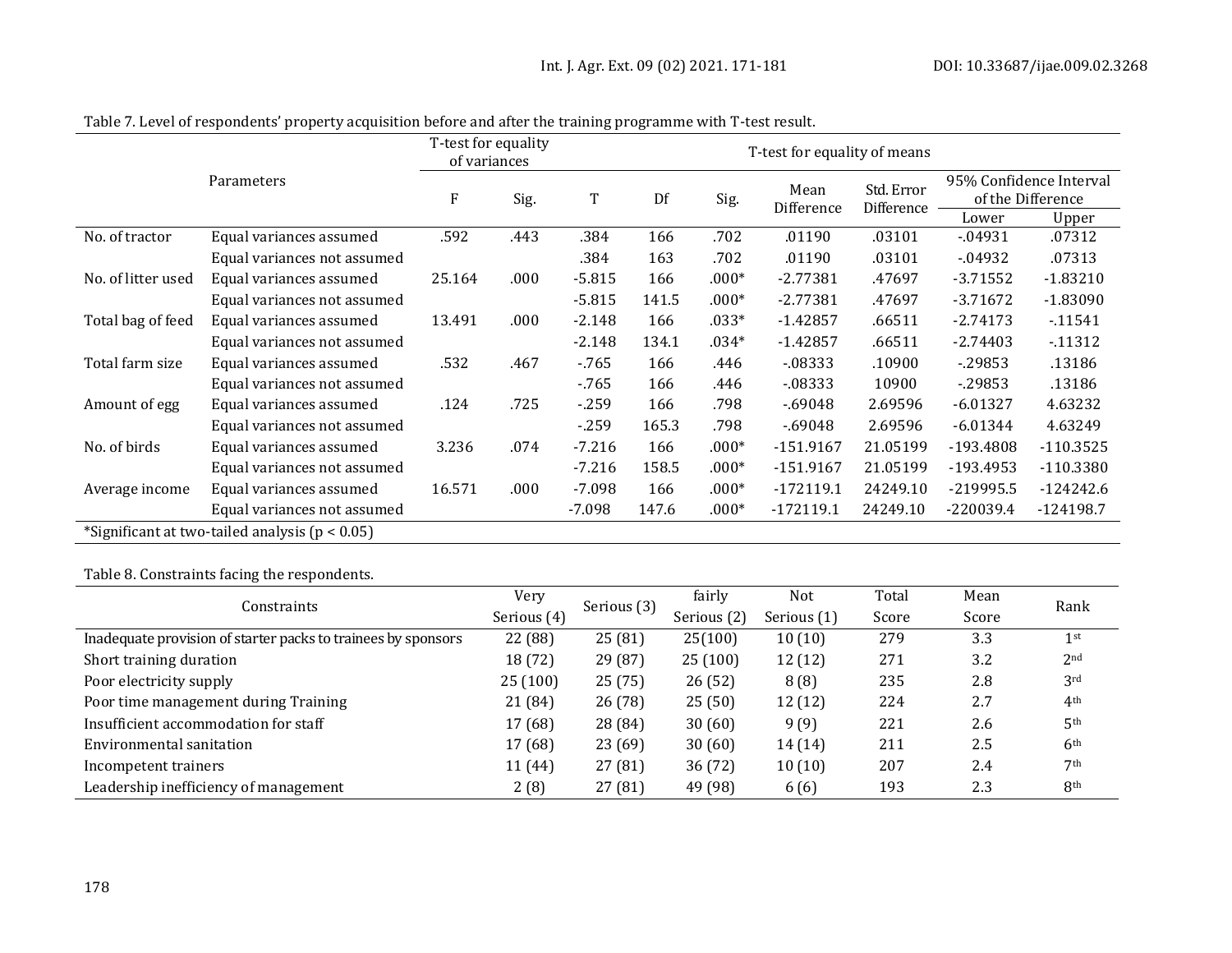#### **Hypotheses Testing**

Firstly, results in Tables 9 shows that there is a significant relationship between some socio-economic characteristics of the respondents and the level of satisfaction derived from the training programme. This F-stat (2.314) implies that the variables included in the

model are well fit with the dependent variable. R2 = 0.524 implies that a 52.4% variable in the level of training satisfaction is accounted for by the change in some socioeconomic status of respondents. The age, marital and farming experience status of the respondents were satisfactorily significant ( $p < 0.05$ ).

| Table 9. Socio-economic characteristics (Independent variable) regression Summary. |  |
|------------------------------------------------------------------------------------|--|
|                                                                                    |  |
|                                                                                    |  |

| Model                     |        | Unstandardized Coefficients | <b>Standardized Coefficients</b> |        |         |
|---------------------------|--------|-----------------------------|----------------------------------|--------|---------|
|                           | В      | Std. Error                  | Beta                             | T      | Sig.    |
| (Constant)                | 25.892 | 1.988                       |                                  | 13.023 | .000    |
| Age                       | .025   | .058                        | 0.69                             | .420   | $.035*$ |
| Gender                    | .111   | .756                        | .018                             | .146   | .084    |
| <b>Marital Status</b>     | .156   | .174                        | .107                             | .898   | $.037*$ |
| Educational level         | .153   | .383                        | .048                             | .400   | .099    |
| <b>Farming Experience</b> | .232   | .075                        | $-064$                           | 1.422  | $.047*$ |

R=0.655, R<sup>2</sup> = 0.524 adj. R2=0.512 with F-stat= 2.314. Note: Satisfaction (Dependent variable)\* Significant @ 0.05

Table 10. Property acquired before and after the training programme.

| Properties acquired             | <b>Before</b> | After      | Difference    | Rank       | The absolute    |
|---------------------------------|---------------|------------|---------------|------------|-----------------|
|                                 | Training      | Training   | (d)           | $\alpha$ f | sum of negative |
|                                 | Programme     | Programme  |               | (d)        | ranks $(T)$     |
| Farm Assets Acquired            |               |            |               |            |                 |
| Number of knapsack sprayers     | 145           | 280        | $-135$        | $-5$       | 5               |
| Numbers of record books         | 118           | 216        | $-98$         | $-3$       | 3               |
| Number of cutlasses             | 461           | 787        | $-326$        | $-8$       | 8               |
| Number of drums                 | 258           | 448        | $-190$        | $-6$       | 6               |
| Number of heat sources          | 1018          | 1447       | $-429$        | $-9$       | 9               |
| Number of feeder trays          | 3790          | 8379       | -4589         | $-10$      | 10              |
| Number of drinker cans          | 3856          | 8676       | $-4820$       | $-11$      | 11              |
| Number of tractors              | 4             | 3          | $\mathbf{1}$  | $-14$      | 14              |
| Number of litters used          | 228           | 461        | $-233$        | $-7$       | 7               |
| Farm Inputs Acquired            |               |            |               |            |                 |
| Used bags of feed               | 106           | 226        | $-120$        | $-4$       | $\overline{4}$  |
| Total farm size (Ha)            | 119           | 126        | $-7$          | $-1$       | $\mathbf{1}$    |
| Farm Yields                     |               |            |               |            |                 |
| Total numbers of eggs produced  | 599           | 617        | $-18$         | $-2$       | $\overline{2}$  |
| Total numbers of birds produced | 18430         | 31191      | $-12761$      | $-12$      | 12              |
| <b>Financial Capital</b>        |               |            |               |            |                 |
| The average income per annum    | 16,636,000    | 31,094,000 | $-14,458,000$ | $-13$      | 13              |
| $T = 105$                       |               |            |               |            |                 |

Note: Using Wilcoxon Test, Z cal = 3.30, Z tab at  $0.05$  (5%) = 1.65; On the 14 items tested is equal to 21

#### **CONCLUSION AND RECOMMENDATIONS**

Based on the finding of this research, the impacts of the training programme were mostly on male youths as beneficiaries. The training programme for poultry farmers by Obasanjo Farms Nigeria Ltd had a great impact on the farmers in the following ways such as an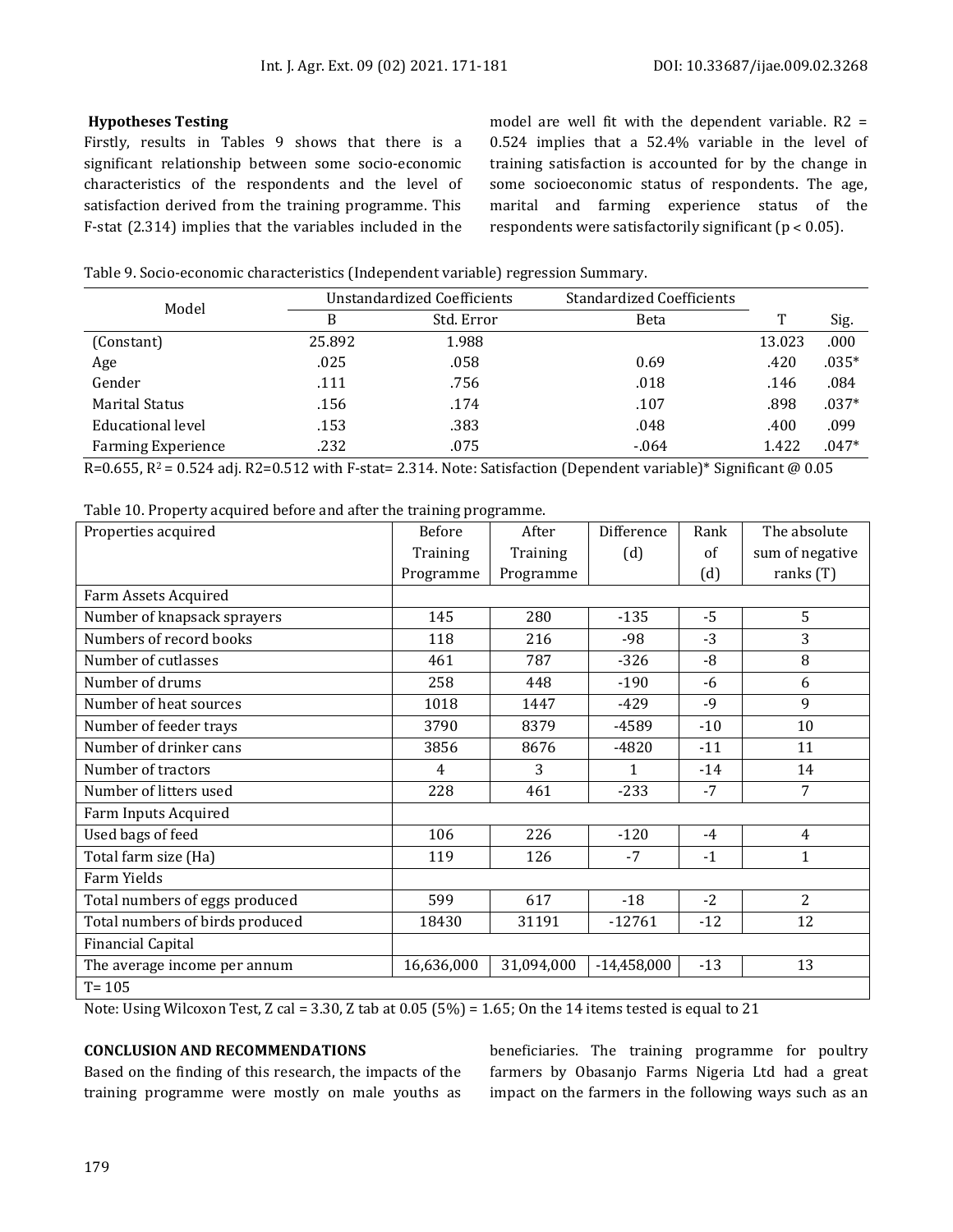increase in knowledge of feeds formulation, poultry housing, stocking and brooding techniques with an increase in the property acquired by the farmers after the training programme as outcomes of technology implementation. The major constraint which faced the farmers upon graduation from the training was the inadequate provision of starter packs by various sponsors.

The findings of this study led to the following recommendations:

- that both the government and private extension agencies should be empowered for effective discharge of duties in information dissemination
- donors should endeavor to provide starter packs to clientele upon graduation in training programmes to increase their motivations
- poultry farm automation should be included in the training curriculum

### **ACKNOWLEDGMENTS**

In the course of getting this research work accomplished. The following contributors are hereby acknowledged: Mr. Alli Folorunsho and other field enumerators who administered the questionnaire, Dr. R. A. Isiorhovoja who assisted in the statistical analysis, Mr. Obinna Apugo who was the information technology analyst and the Delta State University, Asaba campus lecturers who ignited my zeal to research and publish. The head of the department, Prof. Chukwuji, C. is not left out because he gave the ethical approval for the conduct of this research. Besides, the various authors cited are also acknowledged.

#### **REFERENCES**

- Agbamu, J. U. 2006. Essentials of Agricultural Communication in Nigeria. Lagos: Malthouse Press, pp. 21-34.
- Agbamu, J. U. and G. O. Okagbare. 2005. Institutional Strengthening of Ogun State Agricultural Development Programme upon Expiration of World Bank Assistance. pp.322-25.
- Aromolarun, O. 1999. Analysis of household preferences and determinants in the consumption of meat. Available at a state at the state at a state at a state at a state at a state at a state at a state at a state  $\alpha$

[http://www.afriabib.org/irrd15/ades1510.htm.](http://www.afriabib.org/irrd15/ades1510.htm) 

Delta State. 2018. Delta State. Available at [http://en.m.wikipedia.org/wiki/deltastate.](http://en.m.wikipedia.org/wiki/deltastate)

- Ebewore, S. O. and O. J. Ovharhe. 2019. Farmers' Access to Adoption of the Internet as Source of Agricultural Information in Delta State, Nigeria. Taraba Journal of Agricultural Research, 6: 12-20.
- FAO. 2002. The planning for effective training. Rome. Available at a strategies at a strategies at a strategies at a strategies at a strategies at a strategies at a [http://www.fao.org/publications/sofa/en/.](http://www.fao.org/publications/sofa/en/)
- Gbigbi, M. T. and O. J. Ovharhe. 2016. Constraints to Adoption of New Technologies by Small Scale Farmers in Bomadi Local Government Area of Delta State, Nigeria. Nigerian Journal of Farm Management, 15: 22-23.
- I-Project. 2015. Problems associated with small scale poultry farms in COBEN school farms of Ovia North East Local Government Area Edo State.
- Japan International Cooperation Agency. 2008. Agricultural Extension Methodology (JICA) 32pp.
- Leagans, J. P. 1990. Characteristics of teaching and learning in extension education. Division of Agricultural Extension, ICAR, New Delhi – 12, pp. 73-78.
- Oghenero, J. O., A. Felix Odemero, O. Goddey Folunsho and J.-J. Uduak Oghenefejiro. 2020. Appraisal of backyard farming among households: Implications for rural development and food security in Nigeria. Asian Journal of Agriculture and Rural Development, 10: 160-70.
- Ovharhe, O. and M. Gbigbi. 2016. Socio-economic Determinants of Youth Empowerment by Fadama III Project in Delta State, Nigeria: Implications for Agricultural Transformation. International Journal of Agricultural Extension and Rural Development Studies, 3: 12-20.
- Ovharhe, O. J. 2017. Evaluation of the Performance of Fadama III agricultural projects in the Niger Delta Area, Delta State University, Abraka, Nigeria.
- Ovharhe, O. J., P. Emaziye and G. F. Okwuokenye. 2020. Farmers' satisfaction with agricultural extension services in Delta State, Nigeria. . International Journal of Agricultural Technology, 16: 1463-74.
- Ovwigho, B. O. 2013. Effects of Advisory Services on Attitude to Innovations and Fatalism: A Case Study of the Fadama III Participants in Delta Central Senatorial District of Delta State Nigeria. Journal of Educational and Social Research.
- Raheem, O. A. 2011. Poultry farmers' awareness and knowledge of improved production practices. Available at unaab.edu.ng/index.php/article id.